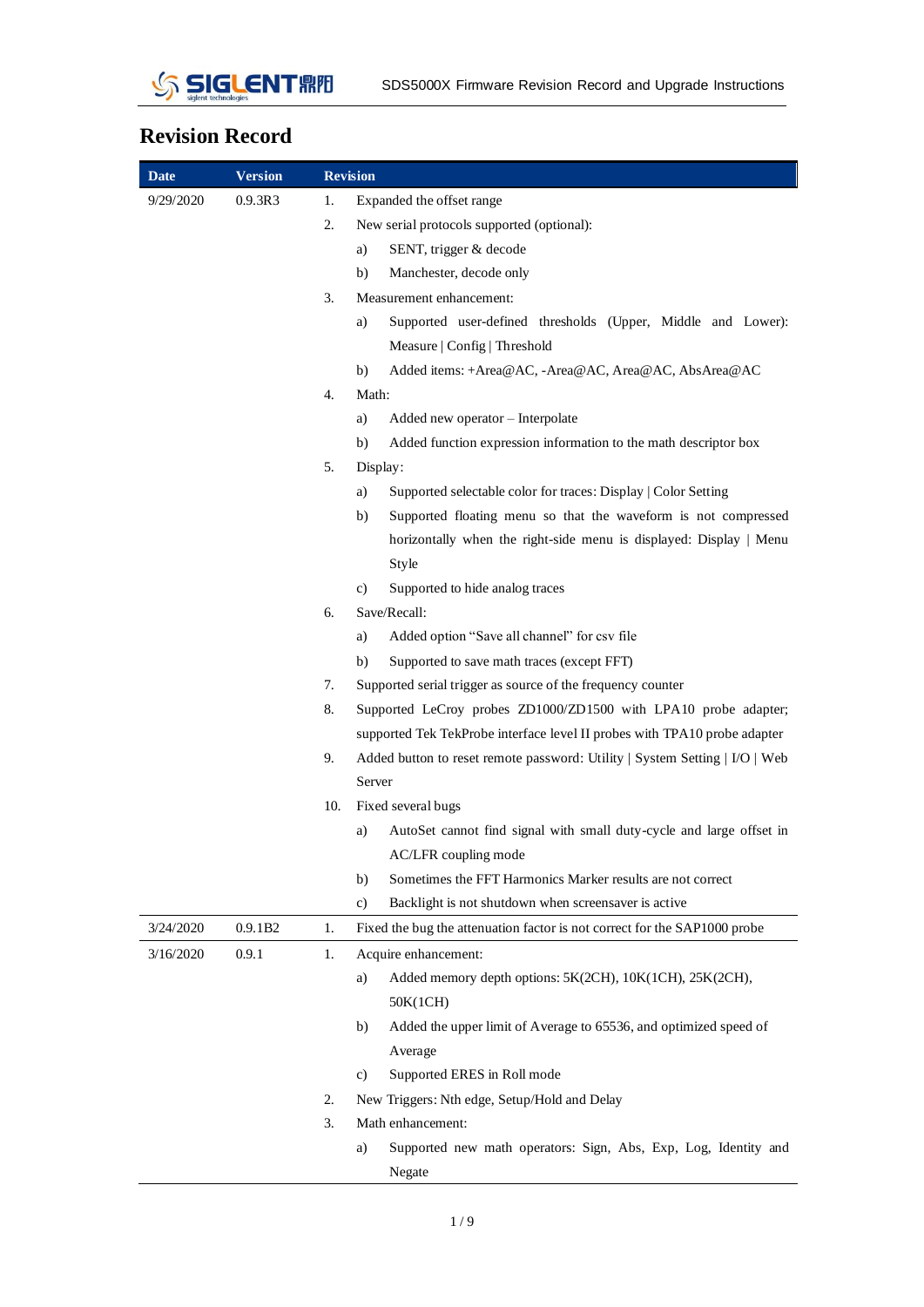

| <b>Date</b> | <b>Version</b> |     | <b>Revision</b>                                                                                        |  |  |  |  |  |
|-------------|----------------|-----|--------------------------------------------------------------------------------------------------------|--|--|--|--|--|
|             |                |     | Supported F1 and F2 as the source of Formula editor<br>b)                                              |  |  |  |  |  |
|             |                |     | $\mathbf{c})$<br>Supported Span-Center/Start-End mode in FFT                                           |  |  |  |  |  |
|             |                | 4.  | Measure: Supported setting maximum statistics number                                                   |  |  |  |  |  |
|             |                | 5.  | Remote Control optimization:                                                                           |  |  |  |  |  |
|             |                |     | Optimized read speed of WF command<br>a)                                                               |  |  |  |  |  |
|             |                |     | Supported to export Math traces using WF command<br>b)                                                 |  |  |  |  |  |
|             |                | 6.  | Supported "Apply to AWG" in the "Cx $\rightarrow$ Apply to" menu                                       |  |  |  |  |  |
|             |                | 7.  | Optimized SPO display                                                                                  |  |  |  |  |  |
|             |                | 8.  | Supported saving .mat data format and bin2csv tool                                                     |  |  |  |  |  |
|             |                | 9.  | Updated the Help information                                                                           |  |  |  |  |  |
|             |                | 10. | Fixed several bugs                                                                                     |  |  |  |  |  |
|             |                |     | Vertical measure error increases as offset increases<br>a)                                             |  |  |  |  |  |
|             |                |     | Any operations when recalling default setting may cause UI abnormal<br>b)                              |  |  |  |  |  |
|             |                |     | The scope sometimes forgets the previous math settings<br>c)                                           |  |  |  |  |  |
|             |                |     | Incorrect horizontal offset on reference of FFT trace<br>d)                                            |  |  |  |  |  |
|             |                |     | AWG auto-zero fails in normal mode<br>e)                                                               |  |  |  |  |  |
|             |                |     | f)<br>Some FFT parameters are not correctly saved                                                      |  |  |  |  |  |
| 10/9/2019   | 0.8.7R1B1      | 1.  | Supported Power Analysis (optional) (Analysis   Power Analysis)                                        |  |  |  |  |  |
|             |                | 2.  | Supported Bode Plot (Analysis   Bode Plot)                                                             |  |  |  |  |  |
|             |                | 3.  | Supported Totalizer (Analysis   Counter). Frequency and period parameters                              |  |  |  |  |  |
|             |                |     | are moved from DVM to Counter                                                                          |  |  |  |  |  |
|             |                | 4.  | Supported 2 math traces and formula editor                                                             |  |  |  |  |  |
|             |                | 5.  | Optimized FFT                                                                                          |  |  |  |  |  |
|             |                |     | Optimized menu structure<br>a)                                                                         |  |  |  |  |  |
|             |                |     | Supported peak and marker (Math   FFT   Tools)<br>b)                                                   |  |  |  |  |  |
|             |                |     | Supported setting max points (Math   FFT   Config)<br>c)                                               |  |  |  |  |  |
|             |                | 6.  | Measurement enhanced                                                                                   |  |  |  |  |  |
|             |                |     | Optimized the UI. In the "Basic" tab the items can be customized (long<br>a)                           |  |  |  |  |  |
|             |                |     | pressing an item to add to or delete from Basic tab)                                                   |  |  |  |  |  |
|             |                |     | Added items: Median, Cycle median, -Bwidth,<br>b)<br>Time@max,                                         |  |  |  |  |  |
|             |                |     | Time@min, 20-80%Rise, 80-20%Fall, +Area, -Area, Area, AbsArea,                                         |  |  |  |  |  |
|             |                |     | Cycles, Rising Edges, Falling Edges, Edges, PPulses, Npulses                                           |  |  |  |  |  |
|             |                |     | Supported statistics on maximum 12 parameters at the same time (M2);<br>c)                             |  |  |  |  |  |
|             |                |     | Optimized measurement accuracy of Rise/fall<br>d)                                                      |  |  |  |  |  |
|             |                |     | Supported Trend Plot of measurement items<br>e)                                                        |  |  |  |  |  |
|             |                | 7.  | Optimized UX of knobs                                                                                  |  |  |  |  |  |
|             |                | 8.  | Set the default function of the universal knob as adjusting the trace intensity                        |  |  |  |  |  |
|             |                | 9.  | Optimized SPO display                                                                                  |  |  |  |  |  |
|             |                | 10. | Supported moving the location of the decode buses vertically                                           |  |  |  |  |  |
|             |                | 11. | Supported single step back or forward in Navigator                                                     |  |  |  |  |  |
|             |                | 12. | Added<br>bandwidth<br>limit<br>indicator<br>below<br>$2.45mV$ /div<br>(1GHz,<br>500MHz)/1mV/div(350MHz |  |  |  |  |  |
|             |                | 13. | Supported Zone trigger in Sequence mode                                                                |  |  |  |  |  |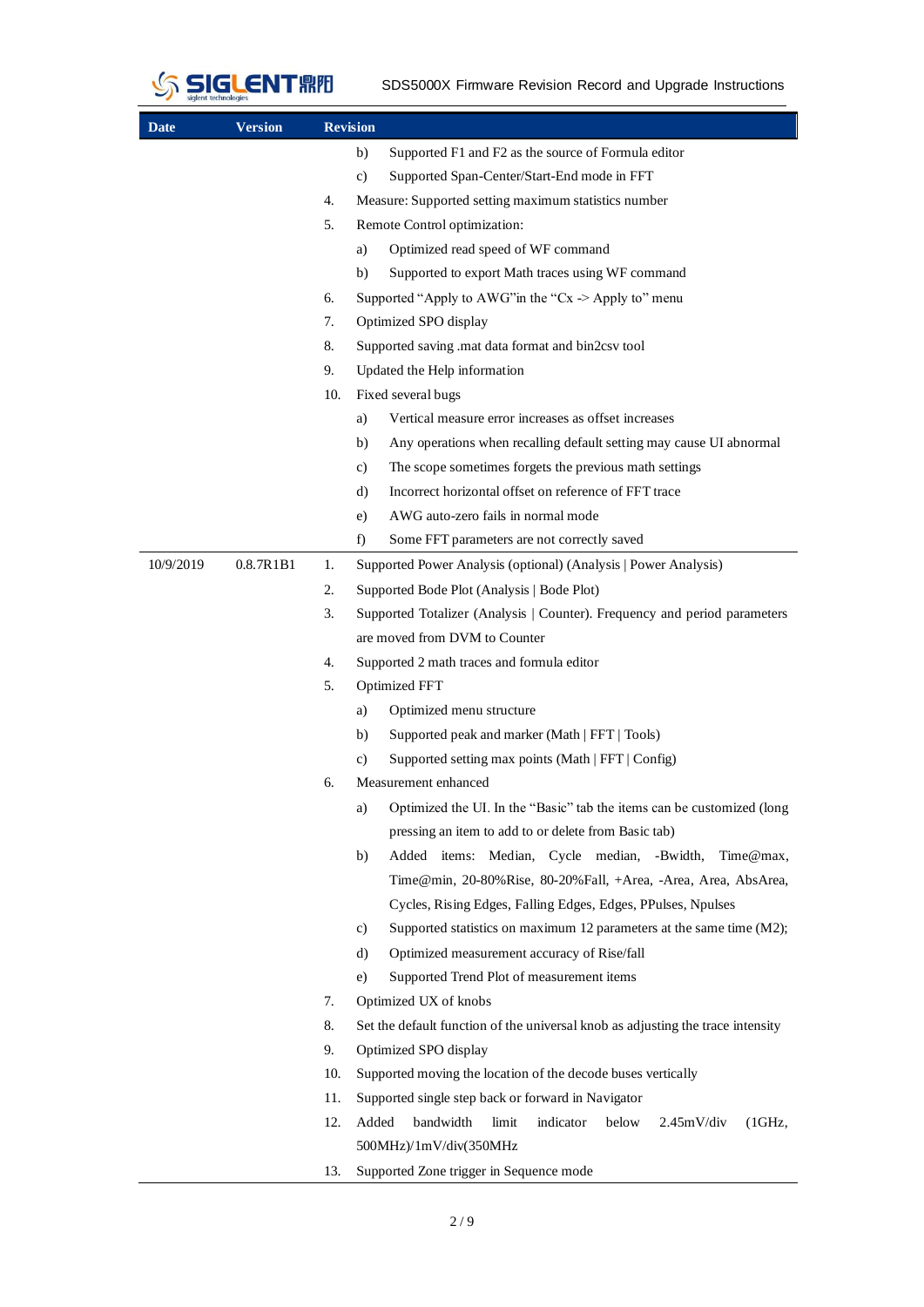

| Date      | <b>Version</b> |     | <b>Revision</b>                                                                 |  |  |  |  |  |
|-----------|----------------|-----|---------------------------------------------------------------------------------|--|--|--|--|--|
|           |                | 14. | Added entry for Zone trigger in the right side trigger menu                     |  |  |  |  |  |
|           |                | 15. | Mask Test: Supported failed history (Mask Test   Failure to History)            |  |  |  |  |  |
|           |                | 16. | Increased frequency setting digits of the AWG from 3 to 7                       |  |  |  |  |  |
|           |                | 17. | After gesture control of the vertical gain, the v/div knob still is in the mode |  |  |  |  |  |
|           |                |     | that has been used before with the gesture controls.                            |  |  |  |  |  |
|           |                | 18. | UART/LIN decode/trigger: supported baud rate > 5Mb/s                            |  |  |  |  |  |
|           |                | 19. | Reference position: Added user defined delay                                    |  |  |  |  |  |
|           |                | 20. | Optimized UI in Zoom mode                                                       |  |  |  |  |  |
|           |                | 21. | Deleted the SCPI command which can start Telnet                                 |  |  |  |  |  |
|           |                | 22. | Supported tapping on zone/histogram region to open the corresponding menu       |  |  |  |  |  |
|           |                | 23. | Fixed several bugs                                                              |  |  |  |  |  |
| 4/9/2019  | 0.8.2R1        | 1.  | Supported search across history frames                                          |  |  |  |  |  |
|           |                | 2.  | Optimized zone trigger and mask test accuracy in zoom mode;                     |  |  |  |  |  |
|           |                | 3.  | Supported editing a trigger zone after creating it                              |  |  |  |  |  |
|           |                | 4.  | Supported MIL-STD-1553B trigger                                                 |  |  |  |  |  |
|           |                | 5.  | Improved the input frequency upper limit of holdoff by event from 20 MHz        |  |  |  |  |  |
|           |                |     | to 120 MHz                                                                      |  |  |  |  |  |
|           |                | 6.  | Solved the defect that the scope possibly does not trigger on the first edge of |  |  |  |  |  |
|           |                |     | a burst train with carrier frequency above 120 MHz                              |  |  |  |  |  |
|           |                | 7.  | Added Reboot and Shutdown function under "Utility" top bar menu, so the         |  |  |  |  |  |
|           |                |     | instrument can be remotely rebooted and shutdown by web                         |  |  |  |  |  |
|           |                | 8.  | Supported saving the decode list as a CSV file                                  |  |  |  |  |  |
|           |                | 9.  | Optimized response time of mask test when disabling/enabling it or changing     |  |  |  |  |  |
|           |                |     | the type                                                                        |  |  |  |  |  |
|           |                | 10. | Optimized webserver response when dragging a trace in vertical direction;       |  |  |  |  |  |
|           |                |     | Added alternative VNC port for webserver                                        |  |  |  |  |  |
|           |                | 11. | Added automatic clear of measurement statistics when changing                   |  |  |  |  |  |
|           |                |     | horizontal/vertical/trigger settings                                            |  |  |  |  |  |
|           |                | 12. | Supported editing selected measurement parameter                                |  |  |  |  |  |
|           |                | 13. | Fixed several bugs                                                              |  |  |  |  |  |
|           |                |     | Cursors: Unexpected jump when changing horizontal settings<br>a)                |  |  |  |  |  |
|           |                | 14. | Webserver: Incorrect mouse position with IE in full screen mode                 |  |  |  |  |  |
| 2/25/2019 | 0.8.0R1B5      |     |                                                                                 |  |  |  |  |  |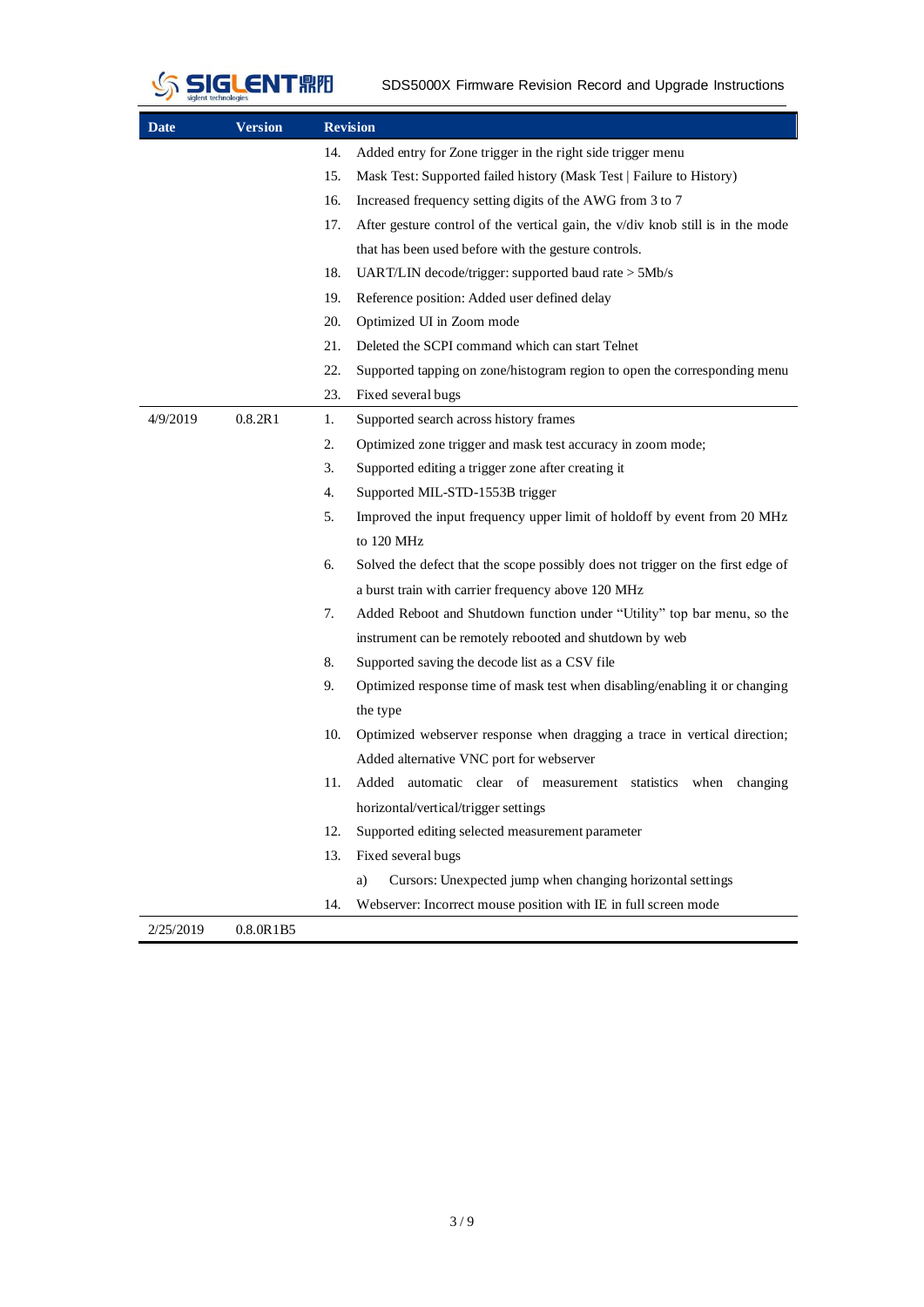# **Version Compatibility**

| <b>Source Version</b> | <b>Object Version</b> | <b>Compatibility</b> |
|-----------------------|-----------------------|----------------------|
| 0.9.1B2               | 0.9.3R3               | <b>Tested</b>        |
| 0.8.7R1B1             | 0.9.3R3               | <b>Tested</b>        |
| 0.8.2R1               | 0.9.3R3               | <b>Tested</b>        |
| 0.8.0R1B5             | 0.9.3R3               | Tested               |
| 0.9.1                 | 0.9.1B2               | <b>Tested</b>        |
| 0.8.7R1B1             | 0.9.1B2               | Tested               |
| 0.8.2R1               | 0.8.7R1B1             | <b>Tested</b>        |
| 0.8.0R1B5             | 0.8.7R1B1             | <b>Tested</b>        |
| 0.8.0R1B5             | 0.8.2R1               | Tested               |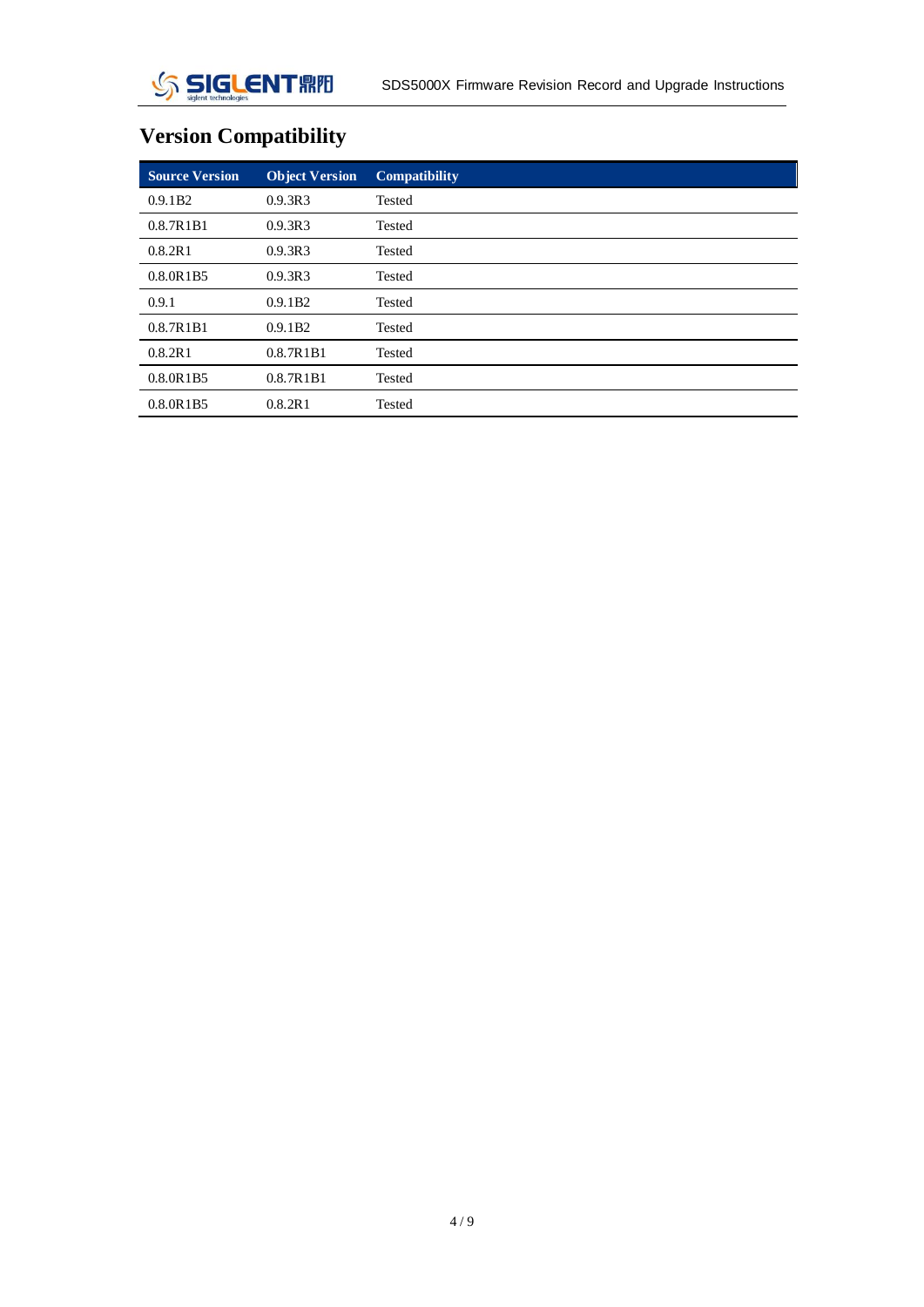### **Upgrade Instructions**

#### **Upgrade from a U-disk (USB Memory device)**

#### **WARNING: DO NOT shut off the instrument until the update is completed.**

- 1. Copy the update file (\*.ads) to a FLASH type U-disk, and then insert the U-disk into one of the USB host ports of the instrument. The firmwares after x.x.0.8.0 support both NTFS and FAT32 format.
- 2. Press the Utility button on the front panel, and press "*System Setting* -> *Upgrade*". The following the menu should pop up and allow you to select the upgrade file

| Upgrade                    |         |
|----------------------------|---------|
| <b>File Path</b>           |         |
| <b>File Path</b>           | Browse  |
| Package Info               |         |
| Please select upgrade file |         |
|                            | Upgrade |

3. Click *Browse* in the menu above, and then select the correct update file (\*.ads) in the pop-up resource manager

| Please select upgrade file |             |             |                          |           |
|----------------------------|-------------|-------------|--------------------------|-----------|
|                            |             |             | <b>Back</b>              | Reload    |
| <b>Name</b>                | <b>Size</b> | <b>Type</b> | <b>Date Modified</b>     |           |
| SDS5000X-V0.7.8R1.ADS      | 38762 KB    | <b>ADS</b>  | Sat Dec 29 15:07:00 2018 |           |
| SDS5000X-V0.7.9.ADS        | 39168 KB    | <b>ADS</b>  | Fri Jan 11 17:00:38 2019 |           |
| SDS5000X-V0.7.9R1.ADS      | 39193 KB    | <b>ADS</b>  | Tue Jan 15 14:02:20 2019 |           |
| SDS5000X-V0.8.0R1B5.ADS    | 39215 KB    | <b>ADS</b>  | Mon Feb 18 10:01:56 2019 |           |
| SDS5000X-V0.8.1R1.ADS      | 39468 KB    | <b>ADS</b>  | Mon Feb 25 11:31:02 2019 |           |
|                            |             |             | Cancel                   | <b>OK</b> |

4. Click *OK* in the interface above and return to the upgrade dialog. Click *Upgrade* to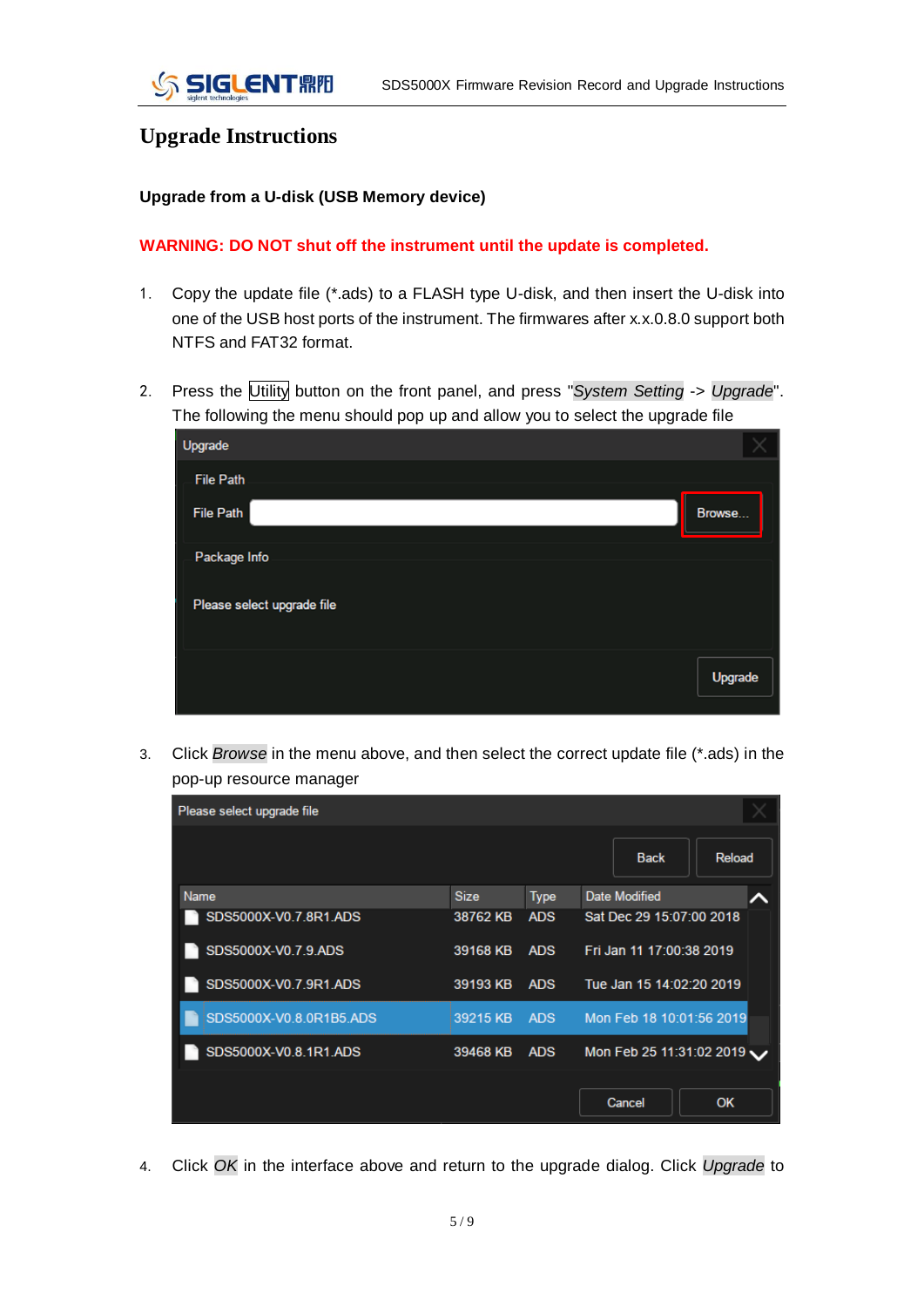

perform the upgrade operation:

| Upgrade                                                     |                                       |
|-------------------------------------------------------------|---------------------------------------|
| <b>File Path</b>                                            | ,,,,,,,,,,,,,,,,,,,,,,,,,,,,,,,,,,,,, |
| /U-disk0/sds5kx/SDS5000X-V0.8.0R1B5.ADS<br><b>File Path</b> | Browse                                |
| Package Info                                                |                                       |
| Please select upgrade file                                  |                                       |
|                                                             | Upgrade                               |

5. The system will first copy and verify the upgrade package. After the upgrade package is validated, the following interface will appear. Click *Reboot* to continue the upgrade, or click *Cancel* to cancel it.

| Upgrade                                                     |            |        |
|-------------------------------------------------------------|------------|--------|
| <b>File Path</b>                                            |            |        |
| /U-disk0/sds5kx/SDS5000X-V0.8.0R1B5.ADS<br><b>File Path</b> |            | Browse |
| Package Info                                                |            |        |
| <b>Version: 0.8.0R1B5</b>                                   |            |        |
| Description: 0.8.0R1B5                                      |            |        |
| System will reboot later, or you can cancel the upgrading!  | Reboot(20) | Cancel |

6. After the instrument reboots, check the version number through the Utility->*System Setting*->*System Status* to confirm if the upgrade is successful.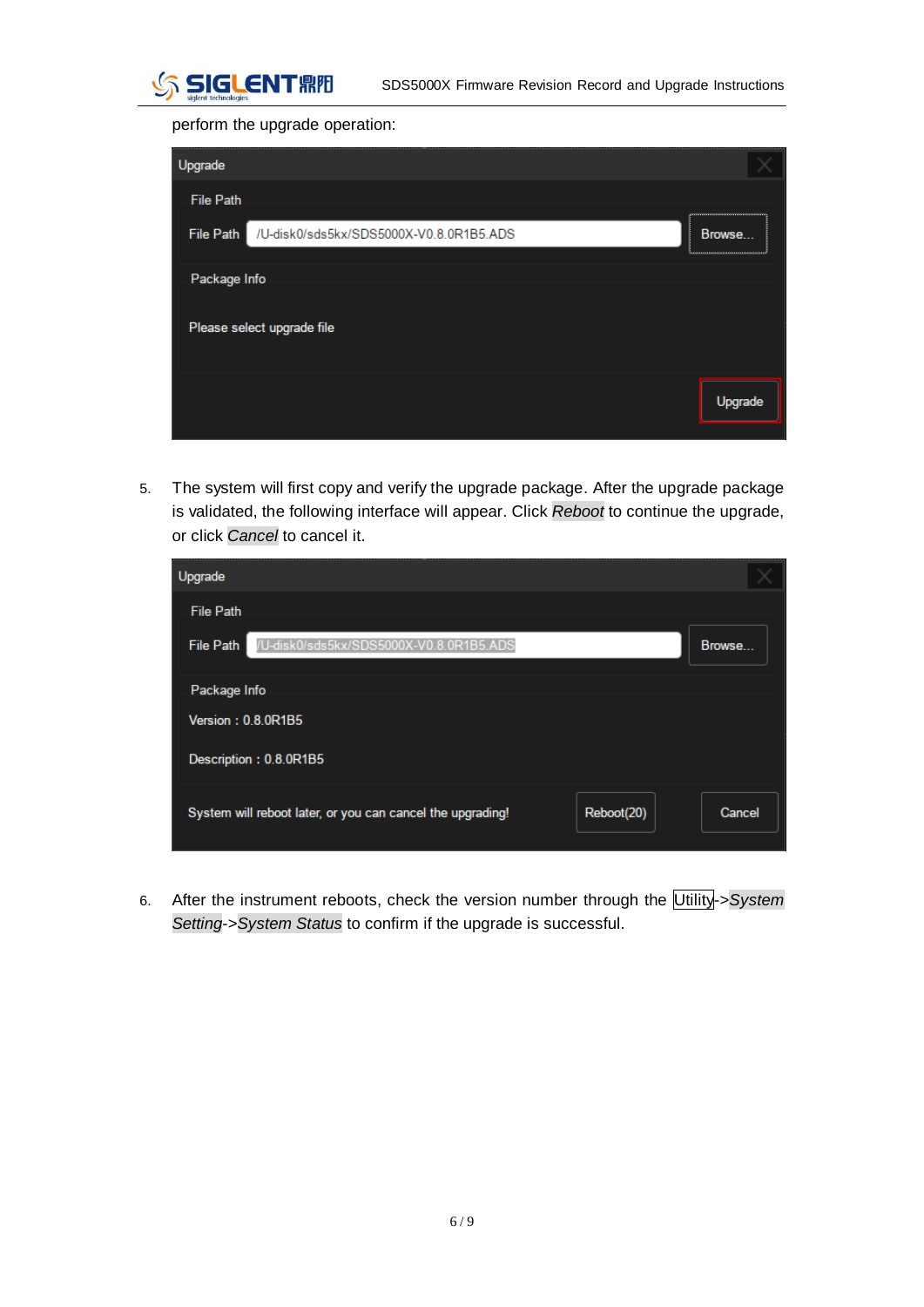

SDS5000X Firmware Revision Record and Upgrade Instructions

| <b>System Status</b>     |                     |
|--------------------------|---------------------|
| <b>Software Version:</b> | 4.6.0.8.0R1B5       |
| <b>FPGA Version:</b>     | 2019-01-23          |
| <b>CPLD Version:</b>     | 11                  |
| <b>Hardware Version:</b> | 04-00               |
| <b>MCU Version:</b>      | 18053101            |
| Scope ID:                | 1255-91e1-ce5b-c83a |
| Serial No.:              | SDS5XDAX2R0052      |
| Model:                   | <b>SDS5054X</b>     |
|                          |                     |

**WARNING: DO NOT shut off the instrument until the update is completed.**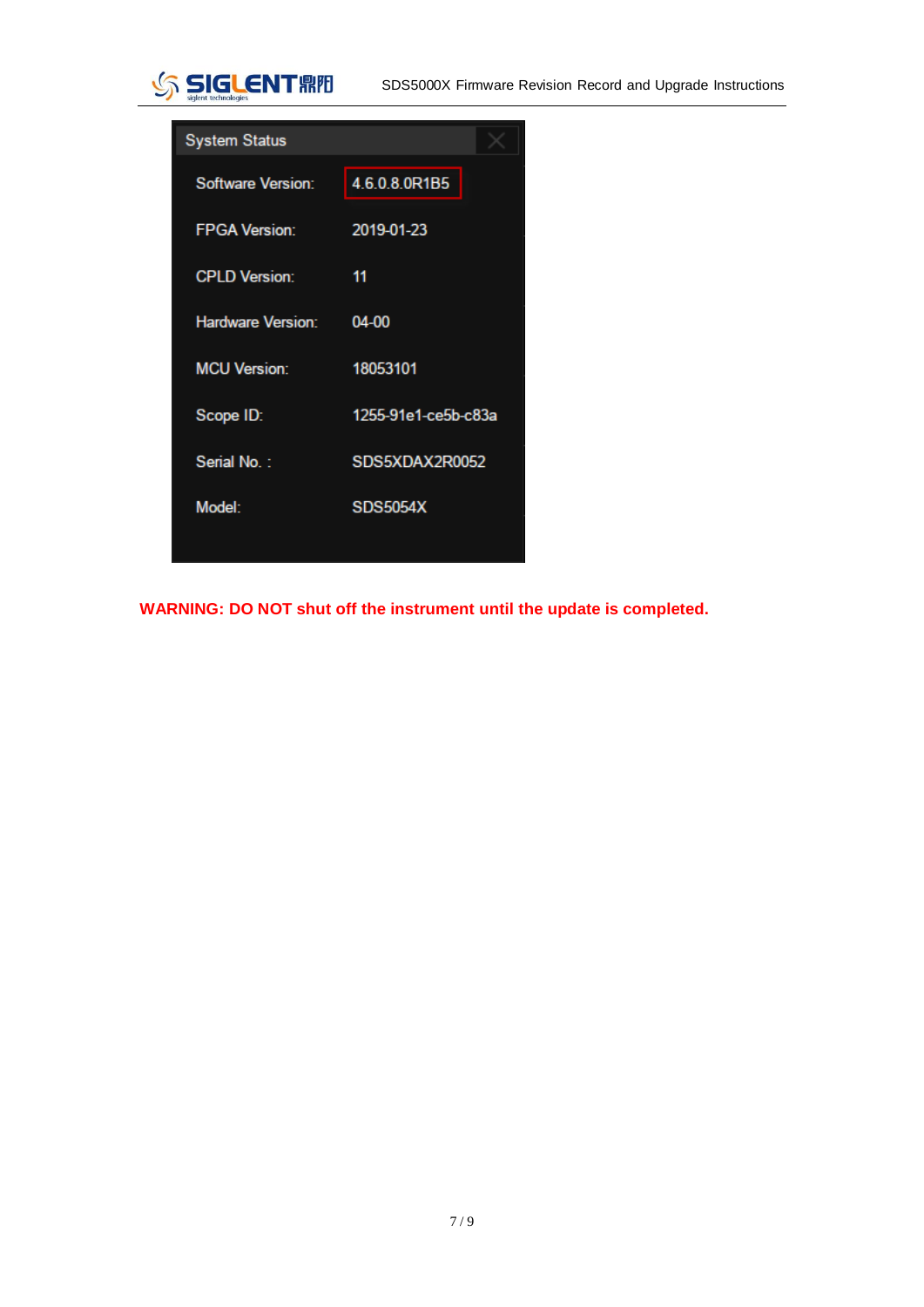#### **Upgrade from the Web Server**

A built-in web server provides an approach to control the instrument by web browser. This process doesn't require any additional software to be installed on the controlling computer. Set the LAN port correctly (see the User Manual for details), input the IP address of the instrument in the browser address bar, and then the user can browse and control the instrument on the web.

| ☆ 收藏 ▼ 日 IE收藏 + 网址导航 ◆ LaTeX - A<br><b>Welcome Page</b><br>$+$<br>×<br>SIGLENT® |                                    | >> 文件 查看 收藏 工具 帮助<br><b>◆ う - © http://10.11.11.232/welcome.php ▲ チ☆ - G 地球迎来第四高温</b> | ☎<br>$\Box$<br>$\times$<br>$\Omega$<br>$\blacksquare$ $\blacksquare$ $\blacksquare$<br>业<br>About SIGLENT |
|---------------------------------------------------------------------------------|------------------------------------|---------------------------------------------------------------------------------------|-----------------------------------------------------------------------------------------------------------|
| Home                                                                            | Instrument Infomation <sup>8</sup> |                                                                                       |                                                                                                           |
|                                                                                 | Instrument Model                   | SDS5034X                                                                              |                                                                                                           |
|                                                                                 | Manufacturer                       | Siglent Technologies                                                                  |                                                                                                           |
| LAN<br>Configuration                                                            | Serial Number                      | SDS5XBAX2R0001                                                                        |                                                                                                           |
| 씦                                                                               | LXI Extended<br>Functions          | Null                                                                                  |                                                                                                           |
| Instrument<br>Control                                                           | LXI Version                        | 1.5 LXI Core 2017                                                                     |                                                                                                           |
|                                                                                 | MAC Address                        | 00:01:b2:0c:00:01                                                                     |                                                                                                           |
|                                                                                 | TCP/IP Address                     | 10.11.11.232                                                                          |                                                                                                           |
| <b>SCPI</b>                                                                     | Software Version                   | 4.4.0.6.8R1                                                                           |                                                                                                           |
|                                                                                 | Instrument Address<br>String       | TCPIP::10.11.11.232::INSTR                                                            |                                                                                                           |
|                                                                                 |                                    |                                                                                       | OSiglent Technologies Co., Ltd. 2017                                                                      |
| ID 完成                                                                           |                                    |                                                                                       | 4) 由 ◎0 ④100%                                                                                             |

#### **WARNING: DO NOT shut off the instrument until the update is completed.**

1. Click the "FirmwareUpdate" button in the web interface